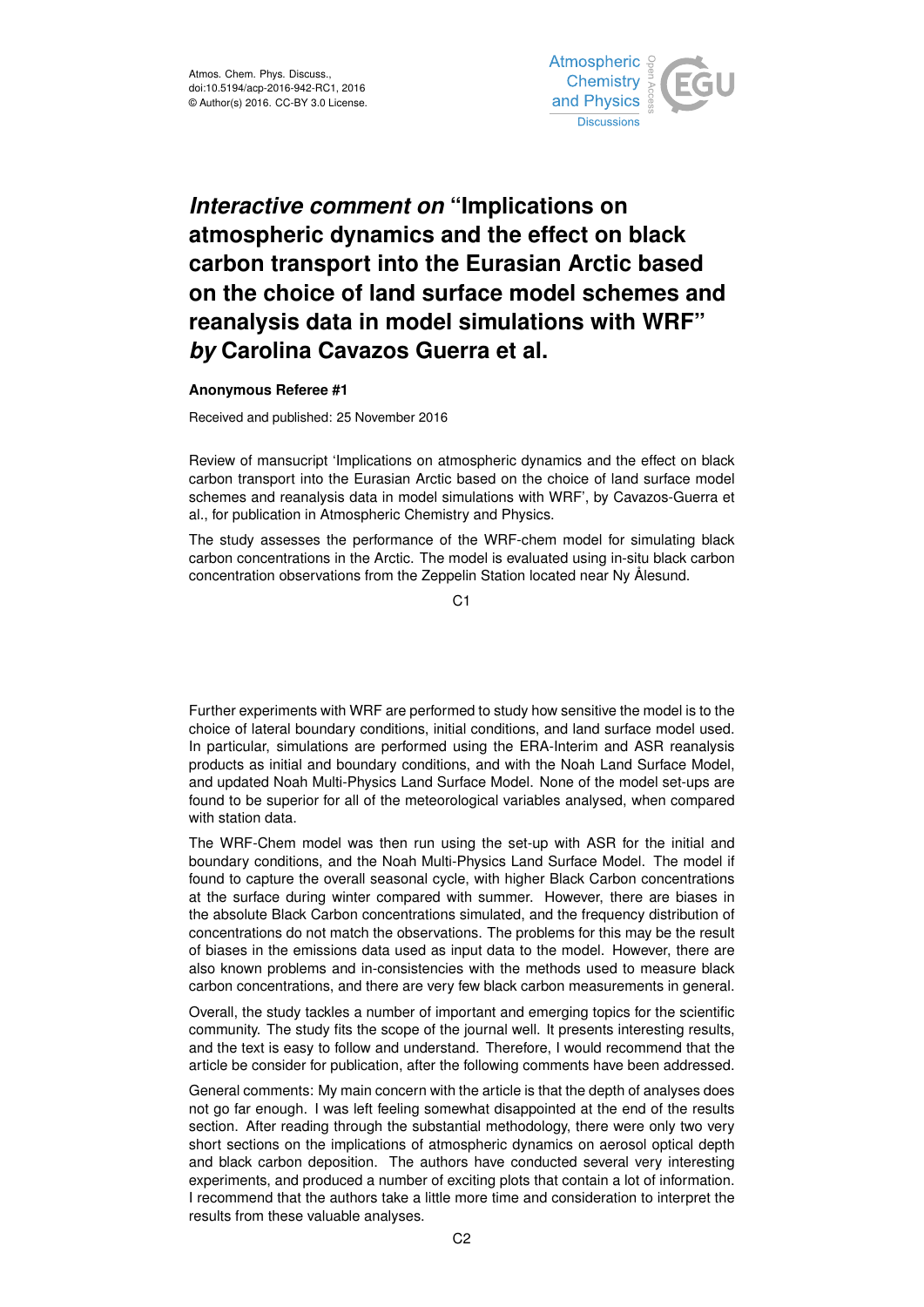1. The comparison of the four different simulations (noah asr, noahmp asr, noah\_ecmwf, noahmp\_ecmwf) needs to be made much stronger. For example, what has a bigger impact: the choice of land surface model, or the choice of boundary / initial conditions. Which performs better: ASR or ECMWF? Under what conditions does each simulation perform best: Coastal? Mountainous? Continental? High Arctic? Urban? Summer or winter?

2. Figure 8 seems to show that the choice of LSM has more impact on the vertical structure of the lower 2 km of the atmosphere than the choice of boundary conditions.

3. In Figure 7 there is a huge amount of information. However, this is just passed off as – there is a large spread among the different simulations and stations. This result is not surprising or new, and is not worthy of publication in itself. The stations cover a variety of settings. Some stations are near the model's lateral boundaries; some are in the central domain; some are coastal; mountainous; urban; Arctic; mid-latitude etc. All of these factors will influence how well the model performs. For example, can you see that the choice of ASR or ERA-I matters more at the model boundaries? Does ASR perform better for the high latitude stations? For which stations does the use of Noah MP have the biggest impact? I would recommend that you plot these Taylor diagrams for each individual station and look for patterns (not to be included in the paper necessarily). If there are no patterns, then this is a noteworthy result. However, only if the reader is convinced that these analyses have been conducted vigorously. At present, this is not the case.

4. Looking at Tables  $4 - 5$  and Figure 7, there appear to be some patterns. In particular, the use of Noah MP reduces biases and RMS errors for the surface temperature, accept for high latitude stations during FMA. In general, the use of Noah MP leads to an increase in surface temperature (reduced cold bias). While improving biases at the surface, the use of Noah\_MP makes the representation of the vertical temperature profile worse. Noah MP improves the surface winds and vertical wind profile. However, humidity biases are generally larger when using Noah\_MP. ERA-I generally has

 $C3$ 

smaller biases and RMS errors for the mean sea level pressure than ASR. Clearly these relationships will not hold everywhere, but where do they hold, and why?

5. Would it be worth comparing precipitation in the different simulations?

6. I was disappointed that WRF-Chem was not used with the other experimental set ups. I think there needs to be further justification why this was not done? However, I would strongly recommend that these simulations are performed. Do you expect the same results with the different experimental set ups? The title of the study gives the impression that this is what you set out to explore.

7. It is stated that the purpose of Section 3.2 is to assess the model performance of simulating black carbon, and explore linkages with the atmospheric circulation. However, there is no discussion in this section regarding how model biases in the temperature profile, wind profile or humidity profile influence the aerosol optical depth or black carbon deposition at any of these stations. Would it not make more sense to show the vertical profiles for the Aeronet Stations in Figure 9, and the Black Carbon Station in Figure 10, in Figure 8, rather than the three stations you have chosen? The conclusion drawn, that the biggest problem with the model is the emissions data used as an input may very well be true. However, it is necessary to show that you have explored how model biases in the atmospheric circulation / boundary layer may affect the results. This is what your title suggests the main topic of the paper is about.

8. This may go beyond the scope of the paper, however, I was also expecting some discussion or analyses of how individual storm events transport black carbon to the station in Ny Alesund, and where the sources of this black carbon are.

9. Structure: The structure of the paper has a number of issues. In particular the methodology section is too long and it is difficult to find the key pieces of information in this section.

10. The model domain and resolution should be discussed at the beginning of Section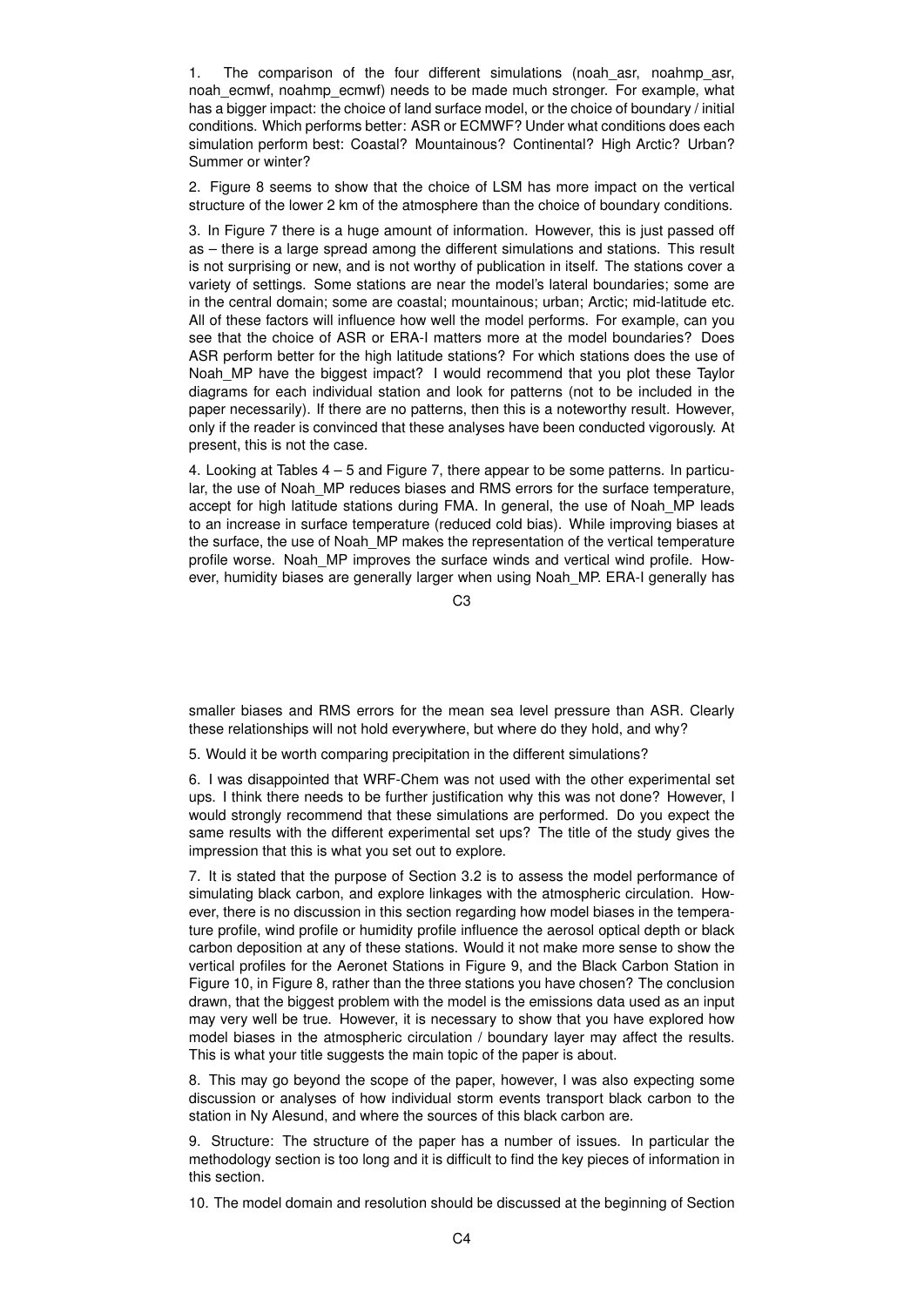2, when the WRF model is first introduced. The choice of model domain needs to be discussed in relation to the questions you wish to address in this study. Where are sources of black carbon for the Arctic?

11. The Section: Comparison between ERA-Interim and ASR belongs in the results section rather than the methodology.

12. Land Surface Model – the discussion of land surface models needs to be more focused. What are the differences between Noah and NoahMP? How do you expect these differences to affect your results. There is a paper by Wang et al. (2010) that discusses deficiencies in the representation of snow in the Noah LSM. Are these accounted for in the versions of Noah used in this study?

Specific comments:

13. Abstract and Conclusions. Lines 31 – 33, and 658 – 680: "The results suggest that there are other factors to consider such as, for example, the accurate simulation of the Arctic sea-ice decline, stratosphere troposphere interactions, atmosphere-ocean interaction, and boundary layer processes." At no point in the analyses are these issues touched are. There is no plot of sea-ice concentration for each of the model simulations. This is not a coupled model, and I would expect that the sea ice extent is prescribed from satellite observations? Most of the stations the model is compared to are far outside the Arctic. I would expect that the resolution of the model and representation of local topography and urban surroundings might be a larger issue? I recommend removing these sentences from both sections.

Introduction 14. The introduction should be more focused. Discussing air-sea-ice interactions, and the decline of Arctic sea-ice is okay. However, how is this relevant to your work? The discussion needs to come back to this at the end of the paper if you wish to keep this in the introduction.

15. Lines 78-84: There should be more discussion here, and citations, of the source

C5

regions and sources of black carbon in the Arctic. (e.g. Winiger et al., 2015)

Methods. 16. Line 153: Weather Research and Forecasting model. 17. Line 208: Is this issue fixed in Noah-MP? 18. Lines 237: ERA-Interim has 60 vertical model levels with the top level at 0.1 hPa. 19. Lines 240-242: Please add citations. 20. Line 320: Emissions. Please state in the text how the emissions are treated at the later boundary conditions. 21. Line 404: Aerosol observations. Please highlight more clearly in Table 3 and Figure 2, the seven Aeronet Stations, and the Zeppelin Station where black carbon observations were made. It may be useful to number all of the stations in the figure.

22. Line 597: Black Carbon. The recent study by Winiger et al. (2016) is worth considering here. They use the FLEXPART model to simulate black carbon concentrations at Zeppelin Station and in Abisko, Sweden. The model performs well in Northern Sweden, but underestimates the concentration at Zeppelin. This may be due to unaccounted local sources at Zeppelin.

23. Figure 11: For consistency, please make the x-scales in parts (a) and (b) match. 24. Figure 9: Show station numbers in part (a) to match part (b) 25. Figure 6: Why is this shown for the noahmp ecmwf, when noahmp asr is used with WRF-chem? 26. Figures 3 – 10: Please avoid using the same black colour to mark stations, plot contours and outline countries. It is very confusing. The resolution and size of some of the figures should be increased. 27. Figure 1: It is somewhat misleading to use the terms RMS and bias when comparing two reananlyses products. 28. Tables 4 – 5. Please use the same ordering in both tables for the four different simulations.

## References

Winiger, P., A. Andersson, K. E. Yttri, P. Tunved, and Ö. Gustafsson (2015) Isotope-Based Source Apportionment of EC Aerosol Particles during Winter High-Pollution Events at the Zeppelin Observatory, Svalbard. Environmental Science & Technology, 49 (19), 11959-11966, DOI: 10.1021/acs.est.5b02644